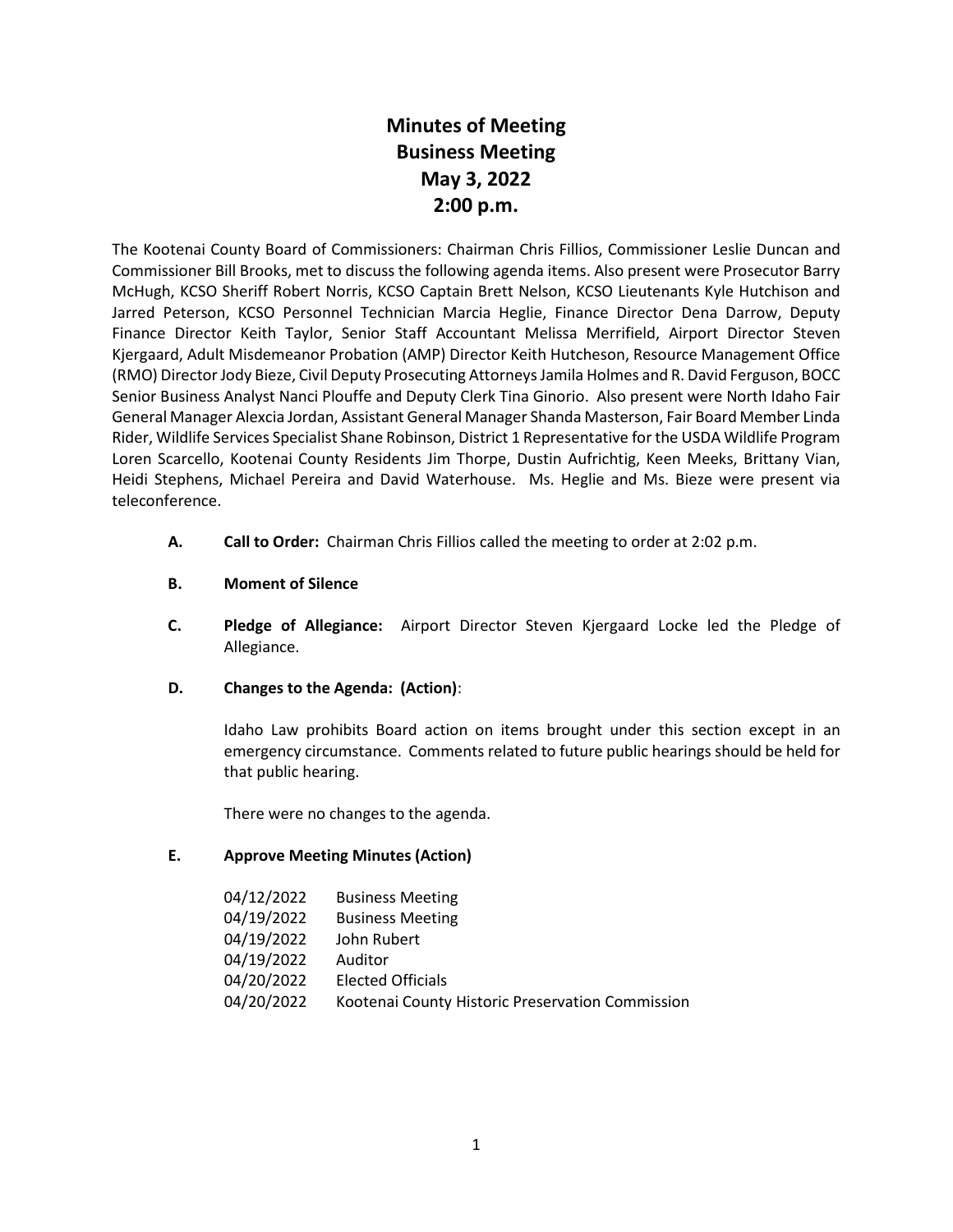Commissioner Leslie Duncan moved that the Board approve items one through six on the agenda, the submitted minutes for approval. Commissioner Bill Brooks seconded the motion. There being no further discussion, Deputy Clerk Ginorio called the roll:

| <b>Commissioner Brooks:</b> | Aye |
|-----------------------------|-----|
| <b>Commissioner Duncan:</b> | Ave |
| Chairman Fillios:           | Ave |
| The motion carried.         |     |

## **F. Approve Consent Calendar:**

Approval/Eide Bailly Final Audit Billing/Auditor Developer's Infrastructure Exemption Applications: Gabrio Estates; Delcardo Village; Foxtail  $5<sup>th</sup>$  Addition; Foxtail  $6<sup>th</sup>$  Addition; enclave at The Trails Agricultural Exemption Reviews Revocation/Tax Exemption Order/Victory City Church/Faith Ministeries Denial Orders/Tax Exempt Request Approval Orders/Tax Exempt Request Human Resources PAF/SCF Report for FY22 PP10 Week 1 BOCC Signatures for Indigent Cases: 4/21/2022 – 4/27/2022

Commissioner Duncan moved that the Board approve items seven through fourteen as part of the Consent Calendar. Commissioner Brooks seconded the motion. There being no further discussion, Deputy Clerk Ginorio called the roll:

| <b>Commissioner Brooks:</b> | Ave |
|-----------------------------|-----|
| <b>Commissioner Duncan:</b> | Ave |
| <b>Chairman Fillios:</b>    | Aye |
| The motion carried.         |     |

## **G. Approve Payables List (Action):**

Commissioner Duncan moved that the Board accept the Payables List for the week of April 25, 2022 through April 29, 2022 in the amount of \$786,313.75, with \$4,639.54 in jury payments. Commissioner Brooks seconded the motion. There being no further discussion, Deputy Clerk Ginorio called the roll:

| <b>Commissioner Brooks:</b> | Aye |
|-----------------------------|-----|
| <b>Commissioner Duncan:</b> | Ave |
| <b>Chairman Fillios:</b>    | Ave |
| The motion carried.         |     |

## **H. Business:**

## **Bid-Award Bid # FAA-AIP 3-16-0010-054-2022/Runway Lighting Improvements/Phase 1/Colvico/Airport/Airport (Action)**

Mr. Kjergaard asked the Board's approval for a Notice of Bid Award to Colvico. He explained that the notice provided three things: it stated that a contract would be forthcoming, if the Airport received the expected funding; informs them that they were the low bidder and that they had met the required qualifications of the bid. He stated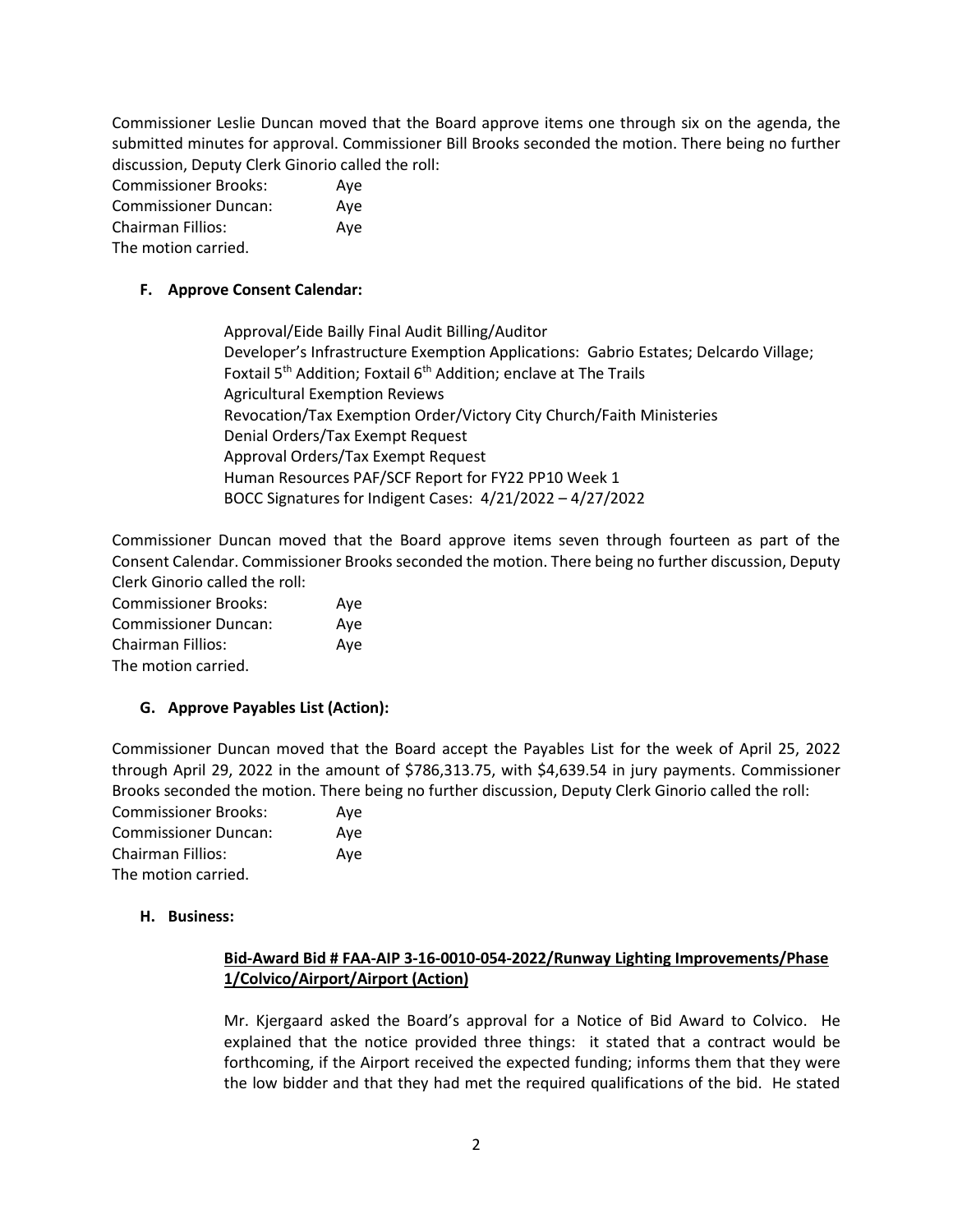that, if the Airport did not receive the grant for the expected amount, the agreements would be terminated and the process would begin again.

Commissioner Duncan moved that the Board award the bid for Bid # FAA-AIP 3-16-0010-054-2022 to Colvico for Runway Lighting Improvements. Commissioner Brooks seconded the motion. There being no further discussion, Deputy Clerk Ginorio called the roll:

Commissioner Brooks: Aye Commissioner Duncan: Aye Chairman Fillios: Aye The motion carried.

Kootenai County Resident Brittany Vian exited the meeting at 2:26 p.m.

## **Bid-Opening Bid # Specification Number 030522/Riverstone Transit Center Phase II Bids/Resource Management Office (Action)**

Commissioner Duncan opened the three bids received for the Riverstone Transit Center Phase II.

| $\bullet$ | Darden Enterprises, Inc.  | \$1,197,347 |
|-----------|---------------------------|-------------|
|           | • Idaho Construction      | \$1,285,700 |
|           | $\bullet$ LaRiviere, Inc. | \$1,266,293 |

Commissioner Duncan moved that the Board acknowledge receipt of the bids and forward them to RMO and Legal for review. Commissioner Brooks seconded the motion. There being no further discussion, Deputy Clerk Ginorio called the roll:

Commissioner Brooks: Aye Commissioner Duncan: Aye Chairman Fillios: Aye The motion carried.

Kootenai County Residents Heidi Stephens, Michael Pereira and David Waterhouse exited the meeting at 2:08 p.m.

## **Financial/Budget: Purchase Orders for 2 Vehicles Sheriff/Coroner Fleet Management Request/Adult Misdemeanor Probation (Action)**

Adult Misdemeanor Probation (AMP) Director Keith Hutcheson, speaking for Fleet Management, requested the Board's approval for purchase orders for three vehicles, two for the Sheriff's Office and one for the Coroner's Office.

Commissioner Brooks moved that the Board approve the purchase orders for two vehicles for the Sheriff's Office and one for the Coroner's Office, as requested by Fleet Management/Adult Misdemeanor Probation. Commissioner Duncan seconded the motion. There being no further discussion, Deputy Clerk Ginorio called the roll:

| <b>Commissioner Brooks:</b> | Ave |
|-----------------------------|-----|
| <b>Commissioner Duncan:</b> | Ave |
| Chairman Fillios:           | Ave |
| The motion carried.         |     |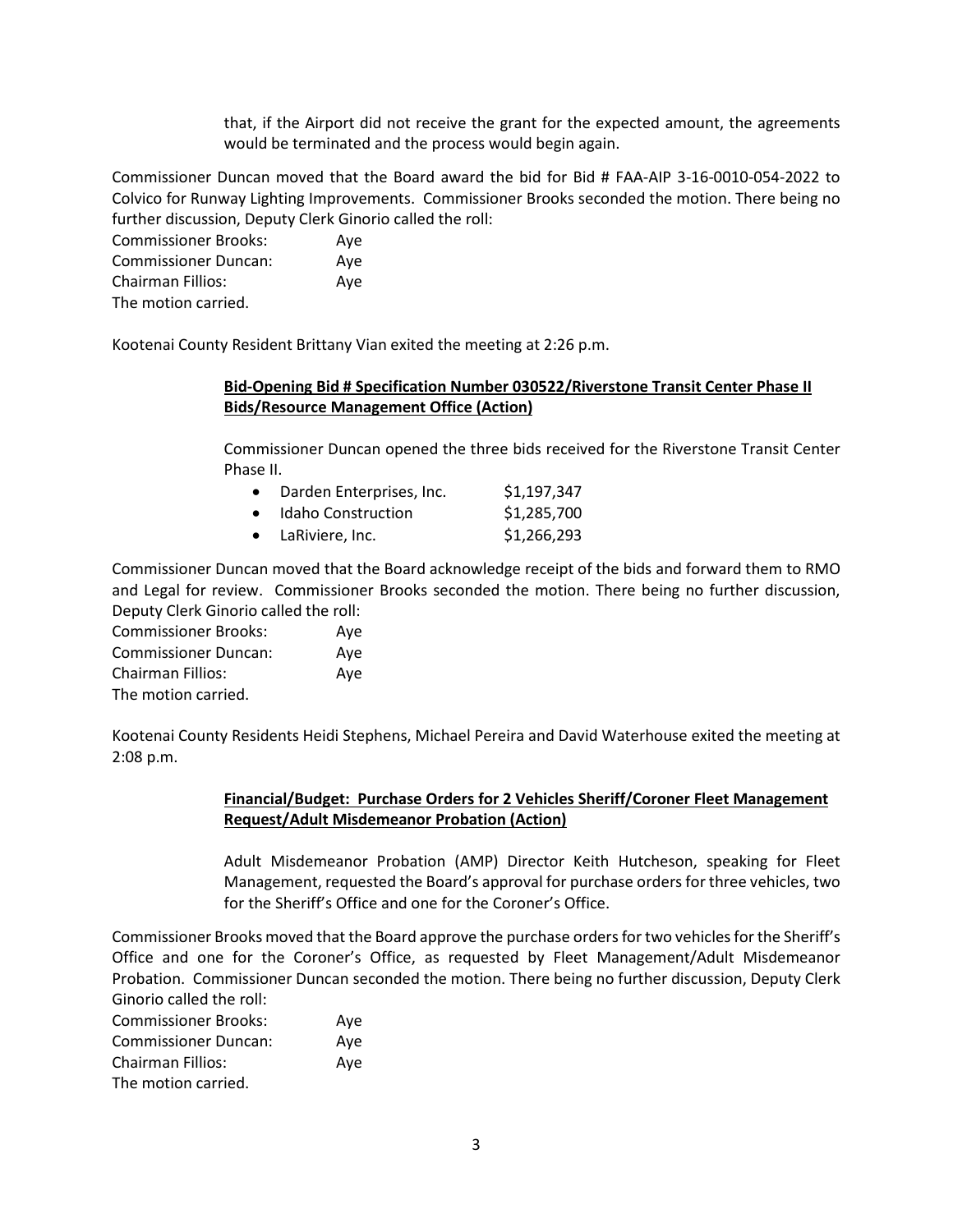Mr. Hutcheson exited the meeting at 2:09 p.m.

## **Fee Agreement between Kootenai County and Samuel Plainfield dba Syntax Technical Computer Forensics/Syntax Technical Computer Forensics/Prosecuting Attorney (Action)**

Prosecutor Barry McHugh explained that his office wished to engage Syntax Technical Computer Forensics to recover some emails related to the Renfro case. He stated that there had been a period of time when certain emails "were deleted during the normal course of Kootenai County's policy," but they wished to try to recover them. He stated he had \$30,000 left in the civil side of his budget for this year that could be applied to the expense and, if more was needed, he could draw on the criminal side's budget as well.

Commissioner Duncan moved that the Board approve the fee agreement between Kootenai County and Samuel Plainfield dba Syntax Technical Computer Forensics. Commissioner Brooks seconded the motion. There being no further discussion, Deputy Clerk Ginorio called the roll:

Commissioner Brooks: Aye Commissioner Duncan: Aye Chairman Fillios: Aye The motion carried.

Prosecutor McHugh, Civil Deputy Prosecuting Attorney Jamila Holmes and Kootenai County Resident Keen Meeks exited the meeting at 2:11 p.m.

## **Service Award: Service Award for Sergeant Ward Crawford/Sheriff (Action)**

KCSO Personnel Technician Marcia Heglie asked the Board's approval to award retiring Sergeant Ward Crawford with his badge, ID card and service weapon.

Commissioner Brooks moved that the Board award Sergeant Ward Crawford his badge, ID card and duty weapon upon retirement, in accordance with Chapter 8, Title 31. Commissioner Duncan seconded the motion. There being no further discussion, Deputy Clerk Ginorio called the roll:

| <b>Commissioner Brooks:</b> | Aye |
|-----------------------------|-----|
| <b>Commissioner Duncan:</b> | Ave |
| Chairman Fillios:           | Ave |
| The motion carried.         |     |

## **Proclamation: Motorcycle Awareness Month/May 2022/BOCC (Action)**

Commissioner Duncan reminded those present that each year, at about this time, the County proclaims the month of May as Motorcycle Awareness Month.

Commissioner Duncan moved that the Board proclaim May 2022 as Motorcycle Awareness Month. Commissioner Brooks seconded the motion. There being no further discussion, Deputy Clerk Ginorio called the roll:

Commissioner Brooks: Aye Commissioner Duncan: Aye Chairman Fillios: Aye The motion carried.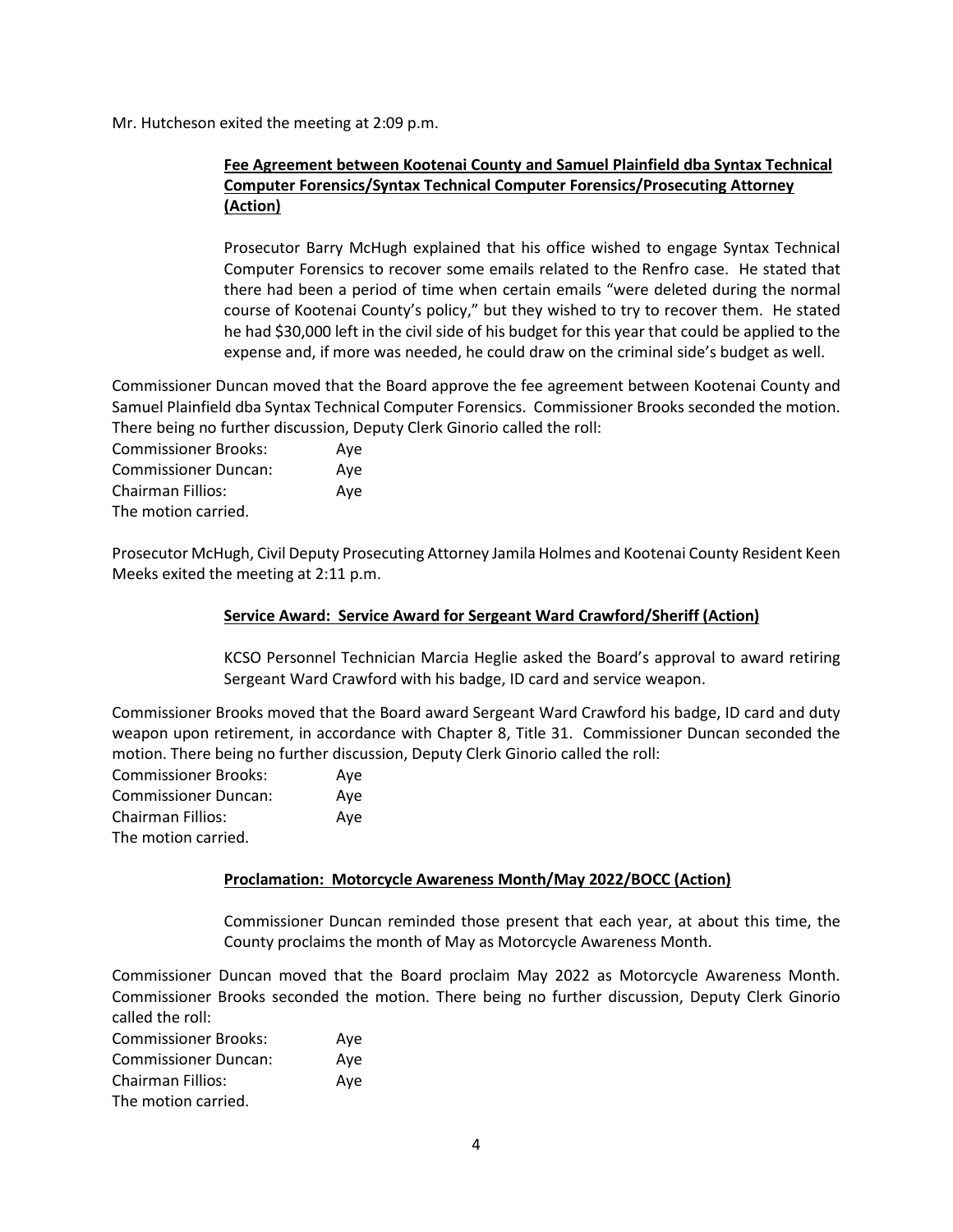#### **Overview of USDA Wildlife Program (Discussion)**

#### **USDA Wildlife Program FY23 Funding Request (Discussion)**

Chairman Fillios stated that items 22 and 23 from the agenda would be addressed together.

District 1 Representative for the USDA Wildlife Program Loren Scarcello asked the County's continued financial support for their efforts. He said Kootenai County usually provided around \$3,000 each year, although a larger amount would be welcome.

Wildlife Services Specialist Shane Robinson described the various sorts of issues his department handled.

Prosecutor McHugh reentered the meeting at 2:14 p.m.

Mr. Robinson said their program received funds from a number of different sources: Fish & Game, the agricultural producers through the head tax/wool tax and the counties.

Commissioner Duncan stated that the budget process would begin at the end of May and the Board would get in touch when they had information to share.

#### **University of Idaho Extension Office Lease Rate and Term Extension (Discussion)**

Chairman Fillios reported that the University of Idaho Extension Office had contacted the Board and asked for a 20% increase in funding. He reminded those present that their lease cost \$36,000 per year, was good for two years and expired this coming September. He declined their request and said they had agreed to remain at the same \$36,000 per year for the next two year period.

Commissioner Duncan pointed out that this would be a \$36,000 increase to the County Budget, because there had been one-time funds available to pay for the first two year lease and these were no longer present. She said this would have to wait until the end of May when the Board knew what the revenues would be.

#### **Jail Status/Judges' Meeting/KCSO (Discussion)**

KCSO Lieutenant Kyle Hutchison gave the Board an update on the vacancies for Jail Staff and the current number of inmates. He stated that 21 Kootenai County inmates were now housed in Ferry County, Washington and 6 inmates were in different hospitals around the state. He said their smallest housing unit, Unit 2, was shut down due to staffing issues. He provided data on the Jail population and staffing over the past year.

KCSO Sheriff Robert Norris remarked that the recent judges' meeting had not gone the way he had hoped. He reported that the judges had informed him that he could not reduce statutory services, which eliminated his plan to take Work-Release Staff and bring them to the Jail. He added that they had rejected his other ideas as well. He requested the Board to offer direction on how to cope with the situation.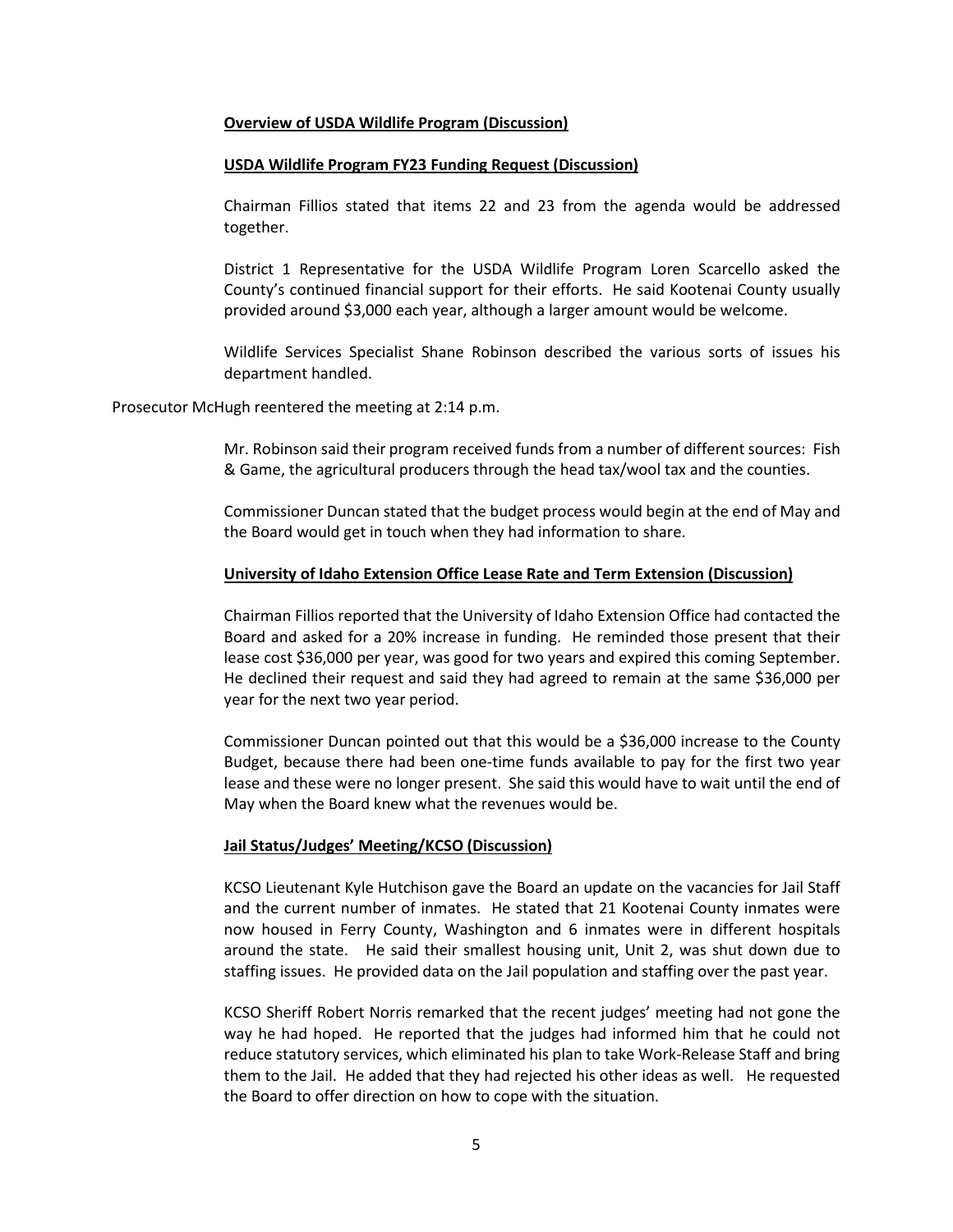Sheriff Norris suggested that the Commissioners meet with the judges to discuss things. He also suggested that the Board allocate enough money to complete the unfinished shells at the Jail and get the staff he needed.

Chairman Fillios said that these requests would be considered when the Board addressed ARPA (American Rescue Plan Act) spending at the end of the month.

Sheriff Norris confirmed that there were 12 Detention Deputies in training, with 16 Detention Deputy, 4 Control Room Operator and 4 Jail or Administrative Clerk vacancies. He stated that the County was required to provide a jail, so some solutions to staffing and population problems needed to be found.

Commissioner Duncan reported that a general discussion of how to proceed with the ARPA funds was included in the agenda for the Business Meeting next week.

Sheriff Norris, Lieutenant Hutchison, KCSO Lieutenant Jarred Peterson and KCSO Captain Brett Nelson exited the meeting at 2:33 p.m.

#### **Status Update Pending Items (Discussion)**

#### Facilities Expansion

Commissioner Duncan said the RFQ (Request for Qualifications) was published today and bids would be opened on May 24, 2022.

#### PAC Airport Lease

Commissioner Brooks stated that Mr. Kjergaard had agreed to the latest proposal and sent it back to Wally Jacobson at PHD (Panhandle Health District). He reported that PHD would be charged the new lease rate starting October 1, 2022.

#### Financial Snapshot

Finance Director Dena Darrow said that today's snapshot was the Quarterly Report. She praised her colleagues for their excellent work, particularly Senior Staff Accountant Melissa Merrifield, who was responsible for adding the graphics.

Ms. Darrow reviewed the highpoints of the report. She said that 52% of the total budget would normally have been used at this point, while only 43% had actually been spent. She stated that 63% of the property tax revenue and 75% of the non-property tax revenue had been collected.

Mr. Robinson and Mr. Scarcello exited the meeting at 2:36 p.m.

She touched on the Capital Carry Forward amounts, Fund Balance use and Grant Use.

Prosecutor McHugh exited the meeting at 2:37 p.m.